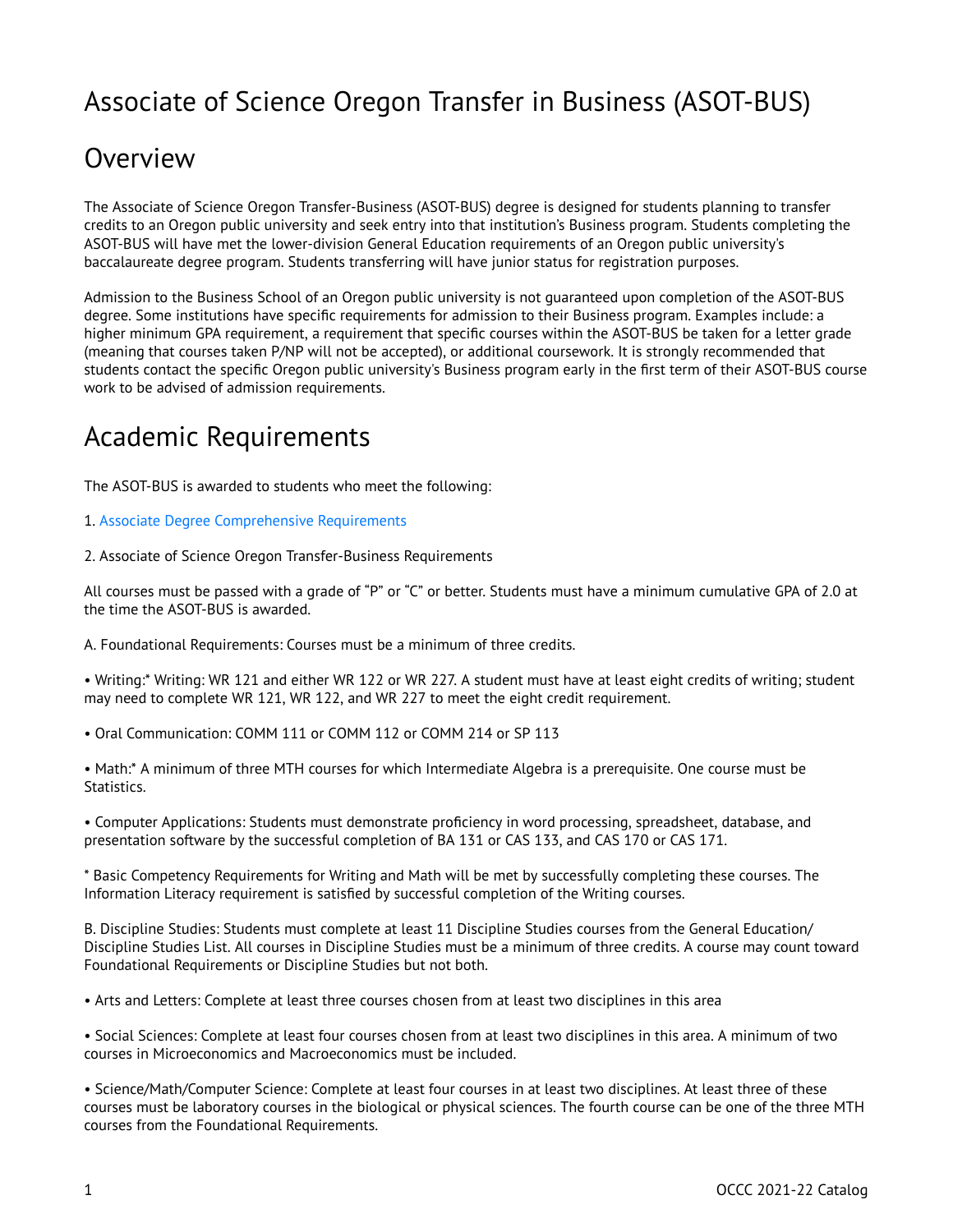• Cultural Literacy: Students must select one course from any of the Discipline Studies that is designated as meeting the statewide criteria for cultural literacy (as indicated on the General Education/Discipline Studies List). This course can be one of the 11 required Discipline Studies courses.

C. Business-specific requirements: Each course must be completed with a "P" or "C" or better. BA 101, BA 211, BA 213, and BA 226. BA 226 may be replaced by any other faculty-approved 200-level BA course.

D. Elective credit requirements: All candidates must complete elective credits to meet the overall requirement of 90 credits for this degree. Elective courses may be any number of credits. Elective credits may include any lower division collegiate course. A maximum of 12 credits of Career and Technical Education courses may be applied to this degree. One-credit Management/Supervisory Development (MSD) workshops may not be applied to this degree. A maximum of three credits of Physical Education (PE) may be applied to this degree.

#### University Specific Prerequisites, Recommendations

Each Oregon public university has different requirements for its Business program; in some cases, meeting the minimum requirements of the ASOT-BUS degree will not fulfill the eligibility requirements for admission to the school's Business program. Examples of eligibility requirements include: a higher minimum GPA for admission than is required for the ASOT-BUS, a requirement that specific courses within the ASOT-BUS degree be taken for a letter grade (courses taken P/ NP will not be accepted), or additional coursework beyond that included in the ASOT-BUS. Students are advised to contact their Oregon public university destination's Business program early in the first term of their ASOT-BUS course work to be advised of admission and additional course requirements beyond those stipulated above.

### Eastern Oregon University

<http://www.eou.edu/admissions/transfer/>

Oregon Institute of Technology

<http://oit.edu/programs/manage>

Oregon State University

[http://business.oregonstate.edu/](https://business.oregonstate.edu/) 

### Portland State University

[http://www.pdx.edu/sba/](https://www.pdx.edu/sba/) 

### Southern Oregon University

[http://sou.edu/business/undergrad/index.html](https://sou.edu/business/undergrad/index.html) 

### University of Oregon

[http://lcb.uoregon.edu/App\\_Aspx/advisingResources.aspx](https://lcb.uoregon.edu/App_Aspx/advisingResources.aspx)

### Western Oregon

[http://wou.edu/las/business/major.php](https://wou.edu/las/business/major.php)